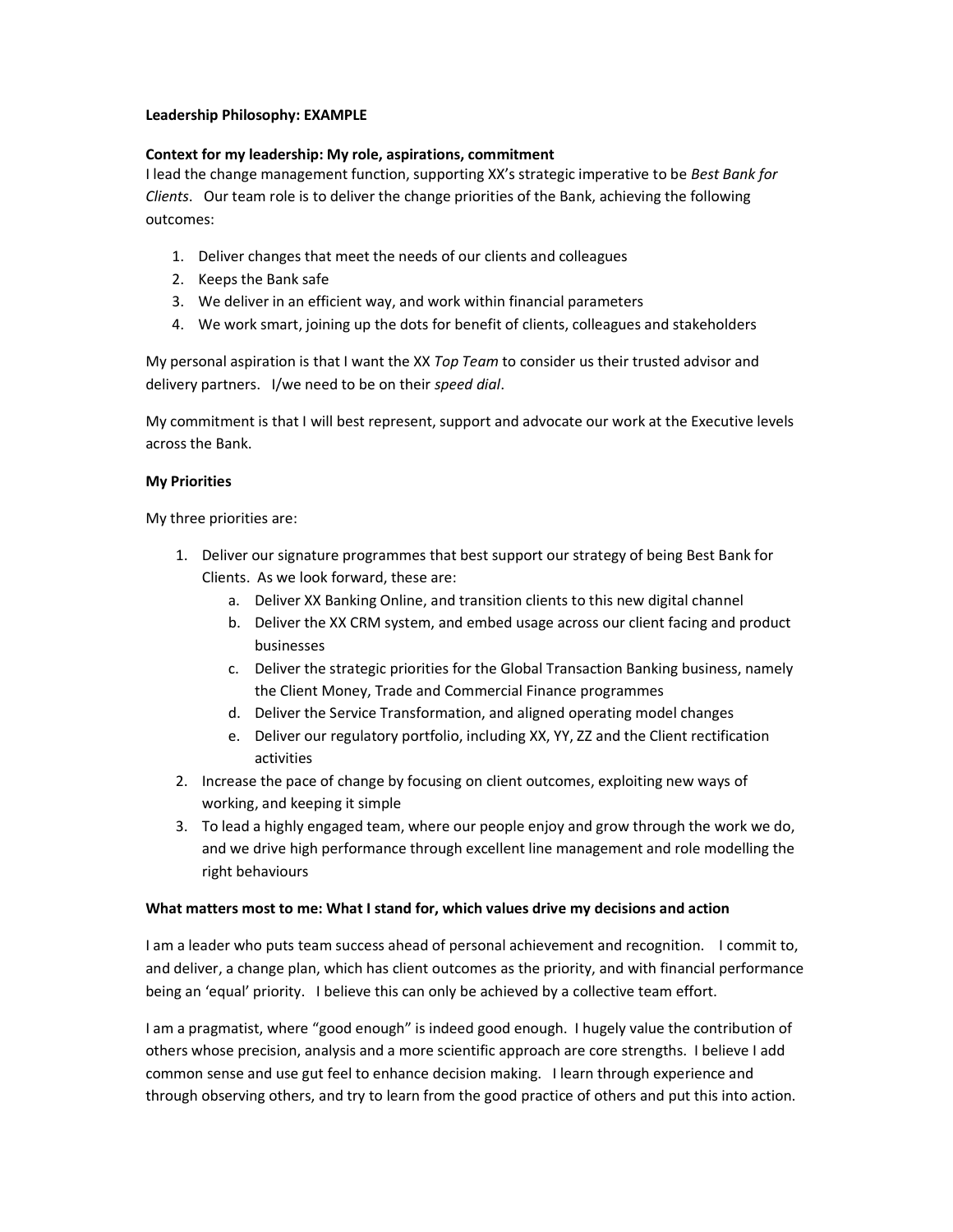I am a team player, indeed a 'player coach'; I expect my teams to succeed together, focused on shared outcomes, and seeking ways to overcome challenges through dedicated and intelligent delivery.

I am disciplined in cost management. Whilst I recognise 'scope' and 'costs' are fluid throughout a delivery cycle, I intend that all people within my team share the same ruthless desire for efficiency, that every 'penny' counts, and that decisions which impact cost carry a weight.

I engage comprehensively with stakeholders, and whilst I am an active and visible 'leader of the team', I encourage all our leaders to step forward and create profiles that resonate with our people, our stakeholders, our partners, and allow them to grow and succeed.

# What I will need to watch out for on my leadership journey: My potential blind-spots, unhelpful biases or tendencies, strengths overplayed, etc

I believe I approach my role with a positive intent and mood, and am recognised for this attribute. I am comfortable with ambiguity, and do not seek clarity and precision in order to execute my accountabilities. I have a mantra, that I "don't mark people's homework", which is central to the culture of empowerment and ownership I desire for the organisation.

I do therefore often leave the detail to others, and whilst I have no issue diving deep down into issues, I don't seek this out day to day, assuming that unless brought to my attention, things are moving in line with expectation. This means that I do expose myself to blind spots, and I need support from my leadership team to address this potential gap. Whilst I cope with this by being close to our activities through use of our XX programme and fortnightly delivery reviews, I remain at the mercy of escalations to me from across the team.

I use my 'gut feel' to navigate both myself and the team through difficult challenges, and whilst this was effective in my past, it feels now with the size and scale of the ambition we share, I need more science and discipline in approach. This remains a difficult balance however against the range of demands on my time, and therefore it is important to me that the leadership team operates effectively within this context.

I want to have fun at work, and believe we spend so much time of our lives in the workplace, that we should all strive to have fun, take pride in what we do, and don't lose sight of what we are doing against the bigger picture of family and friends. I do consider that our business life is very important, for the same reason and thus we should focus on making it productive and successful. I recognise that in my pursuit of 'fun', my shadow can irritate and annoy others, who may feel that I don't take things seriously enough, or my humour comes across as sarcasm. Whilst this is not the case, I need help to remain in the right place and balanced from this perspective, and need my team to provide timely and appropriate feedback, with in terms of my day-to-day, but also my 'brand' with the team.

### What you can expect from me?

You can expect 100% support and loyalty from me, on condition that I am informed and trusted. I will prioritise my time to support you when you need it, and I will empower you to be independent in equal measure. I will not enforce a way or working which is suited to my personal style, rather I will respond to, and evolve, to the best way to get the job done brilliantly that suits you and the team. I will be interested, engaging, an advocate, and a defender.